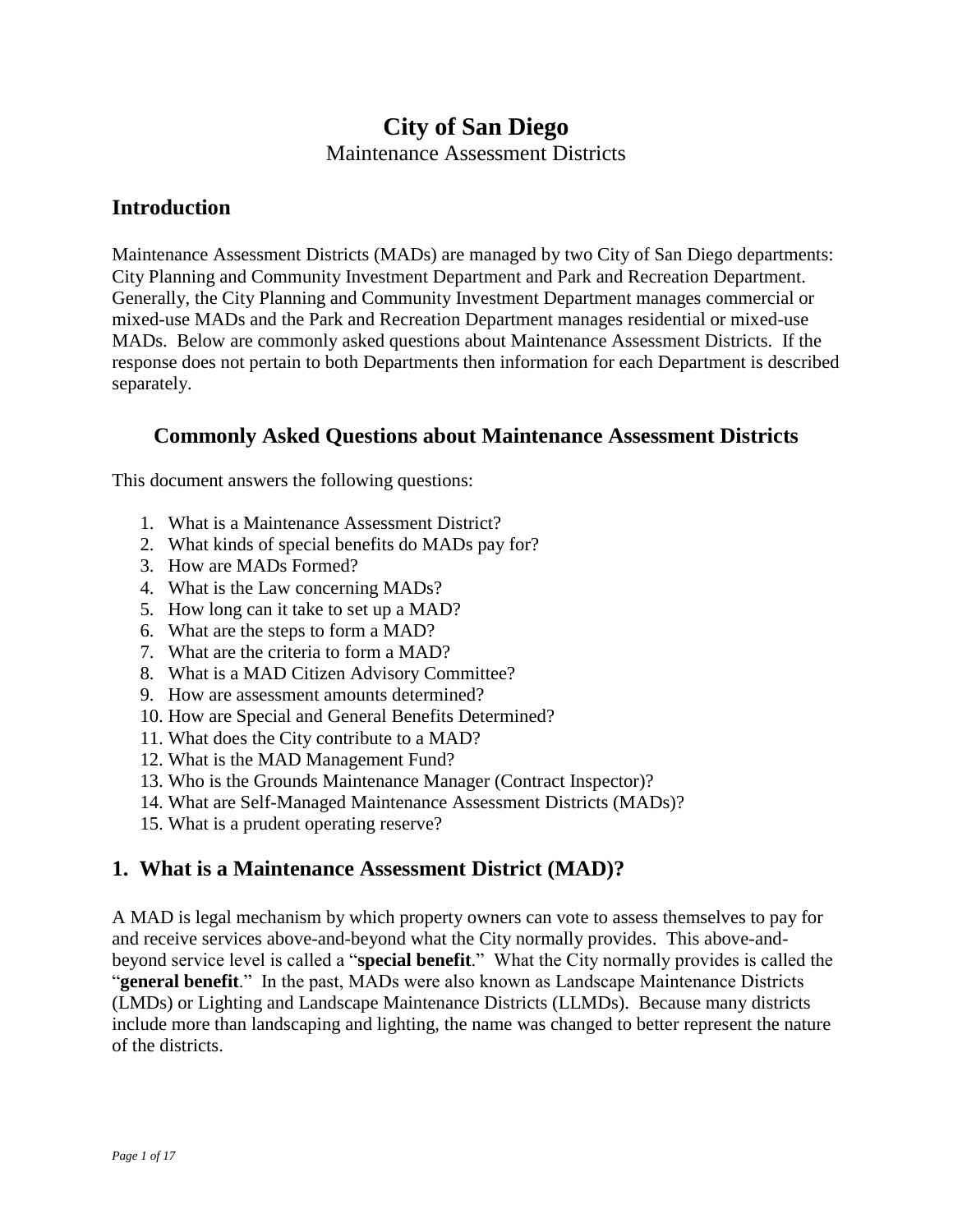The purpose of a MAD is to finance special benefit services, including installation or maintenance of open space, street medians, rights-of-way, mini-parks, street lighting, security, flood control, and/or drainage. These special benefit services are provided at a level over and above the standard City general benefit level.

## **2. What kinds of special benefits do MADs pay for?**

MADs usually pay for maintenance services but can also pay for construction/installation in limited circumstances.

#### Maintenance Services

MADs are usually used to provide funding for higher levels of maintenance services in the public right-of-way, including:

- Landscape Maintenance (medians, rights of way, slopes, green belts, mini-parks)
	- o Irrigation
	- o Fertilization
	- o Weeding
	- o Pruning
	- o Pest control
	- o Dead tree removal
	- o Replacement and planting of trees
	- o Plant replacement
	- o Turf mowing/edging
- Hardscape Maintenance
	- o Sweeping and weeding of hardscape medians
	- o Cleaning of curbs/gutters
	- o Removal of graffiti on public rights of way or City property
	- o Maintenance of street benches
- Open Space Maintenance (safety tree trimming and removal, and litter removal)
- Street Sweeping services for medians or rights of way that exceed what the City provides (in addition to once per month on rights of way only)
- Street Light Maintenance for light fixtures which exceed what the City provides (refer to the City's Street Design Manual for more information)
	- o Energy Costs
	- o Light Bulb and Damaged Post Replacement
	- o Graffiti Removal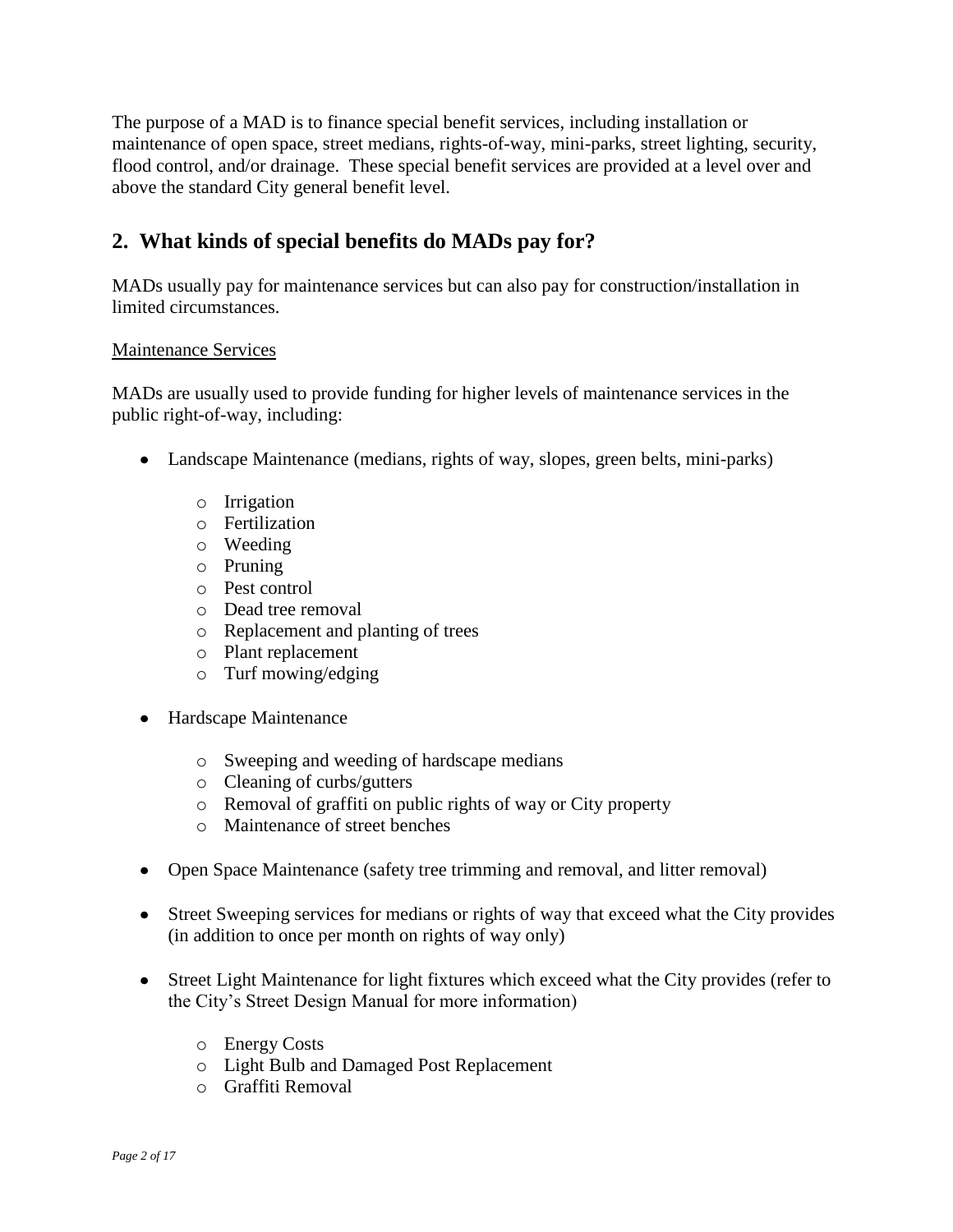- Uplighting on median and right of way landscaping
- Litter Removal
- Sidewalk Steam Cleaning
- Sign Maintenance
- Banner Installation/Removal
- Seasonal decoration installation/removal
- Security Services

Some of the services MADs do not pay for include:

- Retaining walls
- Landscaping along private property without an easement
- Brush Management Services

#### Construction Projects

A MAD may be used to provide funding for construction/installation on a limited basis. A few existing MADs currently fund constructing or installing improvements in a District. Most of the assets maintained by MADs are installed by developers or with Community Development Block Grant (CDBG), Redevelopment, Facilities Benefit Assessment (FBA) or other City capital improvement funds. Assessments to fund construction/installation are limited to five years for landscaping, statues, fountains and lighting; and to 30 years for acquisition of parkland or open space land and park and recreation improvements and maintenance.

### **3. How are MADs Formed?**

#### By Developer

A MAD may be formed at the time a new subdivision is built. The developer is usually the only property owner, so the developer determines the scope of services to be provided. Sometimes, the developer is required to install certain assets as part of the Development Permit. Other times, the developer wants to install certain assets in order to make the development more marketable. Either way, the City requires the developer to sign a Landscape Maintenance Agreement guaranteeing to maintain the assets until maintenance responsibility can be turned over to a Homeowners' Association, MAD, or other entity. The developer pays the required District Formation costs (independent Assessment Engineer's Report and balloting) and constructs all of the assets. The scope of services of the MAD is limited to maintaining the assets. An Assessment Engineer determines which properties benefit from maintenance of the assets, and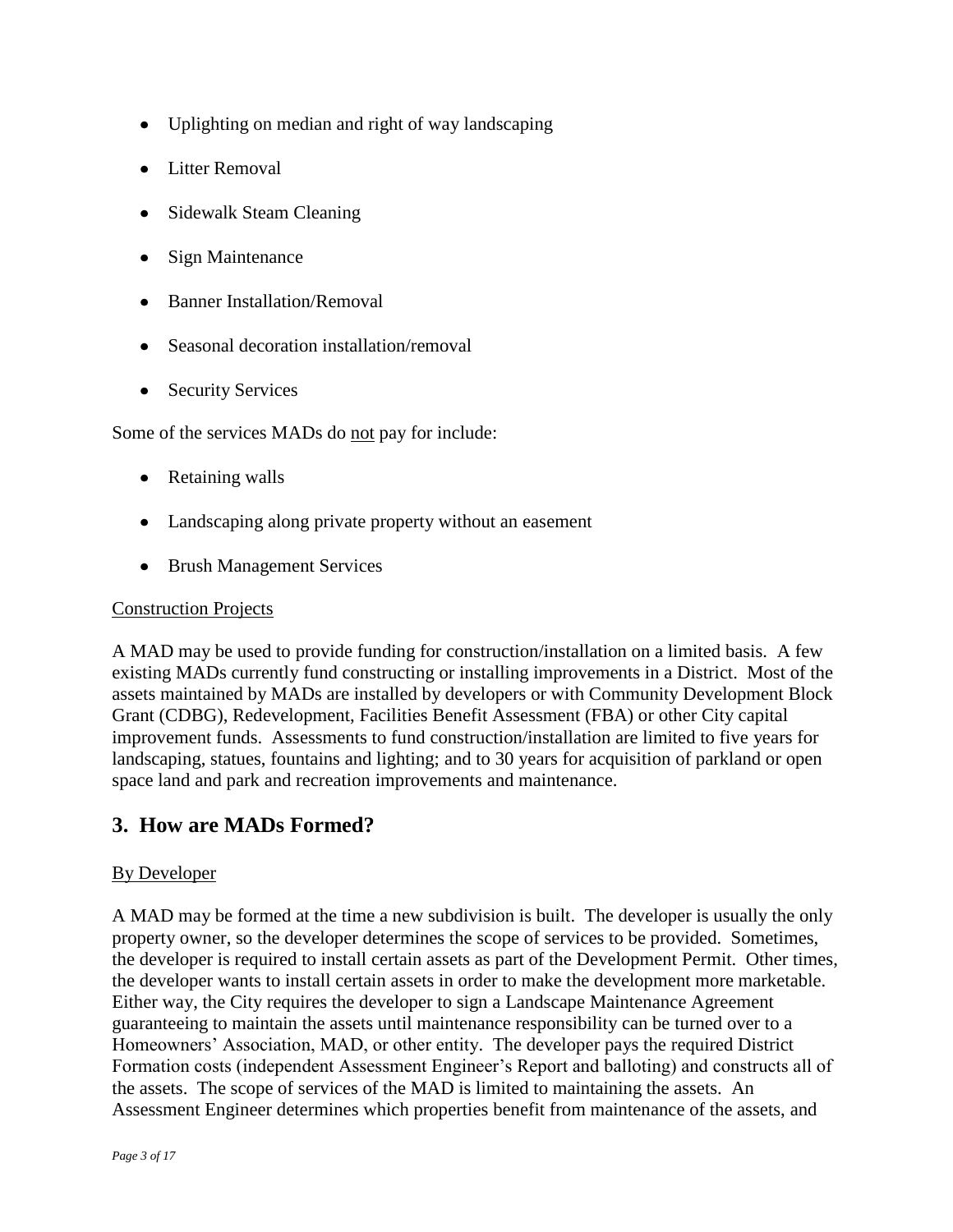apportions a share of the cost of maintenance to each parcel based on the benefit it receives. Prospective buyers of the property are informed of the existence of the MAD as a line-item on their property tax bill.

Developers should have the following items to engineer the formation of a new Maintenance Assessment District (MAD):

- 1. Map showing the proposed boundary of the proposed district.
- 2. Community Plan.
- 3. Latest approved planning or final development documents.
	- a. Specific Plan or PRD document
	- b. Tentative Subdivision Map
	- c. Final Subdivision Map
- 4. Current development plan if other than approved plans, including:
	- a. Density shifts
	- b. Anticipated plan amendments
	- c. Reduction of density
- 5. Development phasing plans.
- 6. Inventory of landscape or lighting assets to be maintained by the MAD.
	- a. Map showing location and types of assets to be maintained
	- b. Quantity of assets, by type, to be maintained (square foot or acre areas, number of lights, etc.)
	- c. Construction plans for specific improvements

#### By Community

If the community is already developed when the MAD is proposed to be formed, District Formation costs are funded by contributions from some of the benefiting property owners or developers, usually with the provision that if the ballot passes, the front-money is returned to the originator from the first year's assessments. Community members advocating the MAD usually meet frequently with City staff and the Assessment Engineer to identify a scope of services and resulting assessment amount, which the community members believe will get a favorable result in a ballot of all assessable property owners.

A second mechanism to fund MAD formation costs is the **MAD Formation Fund (Council Policy 100-21.**) The fund will pay for initial formation costs; it will be repaid once the assessments begin.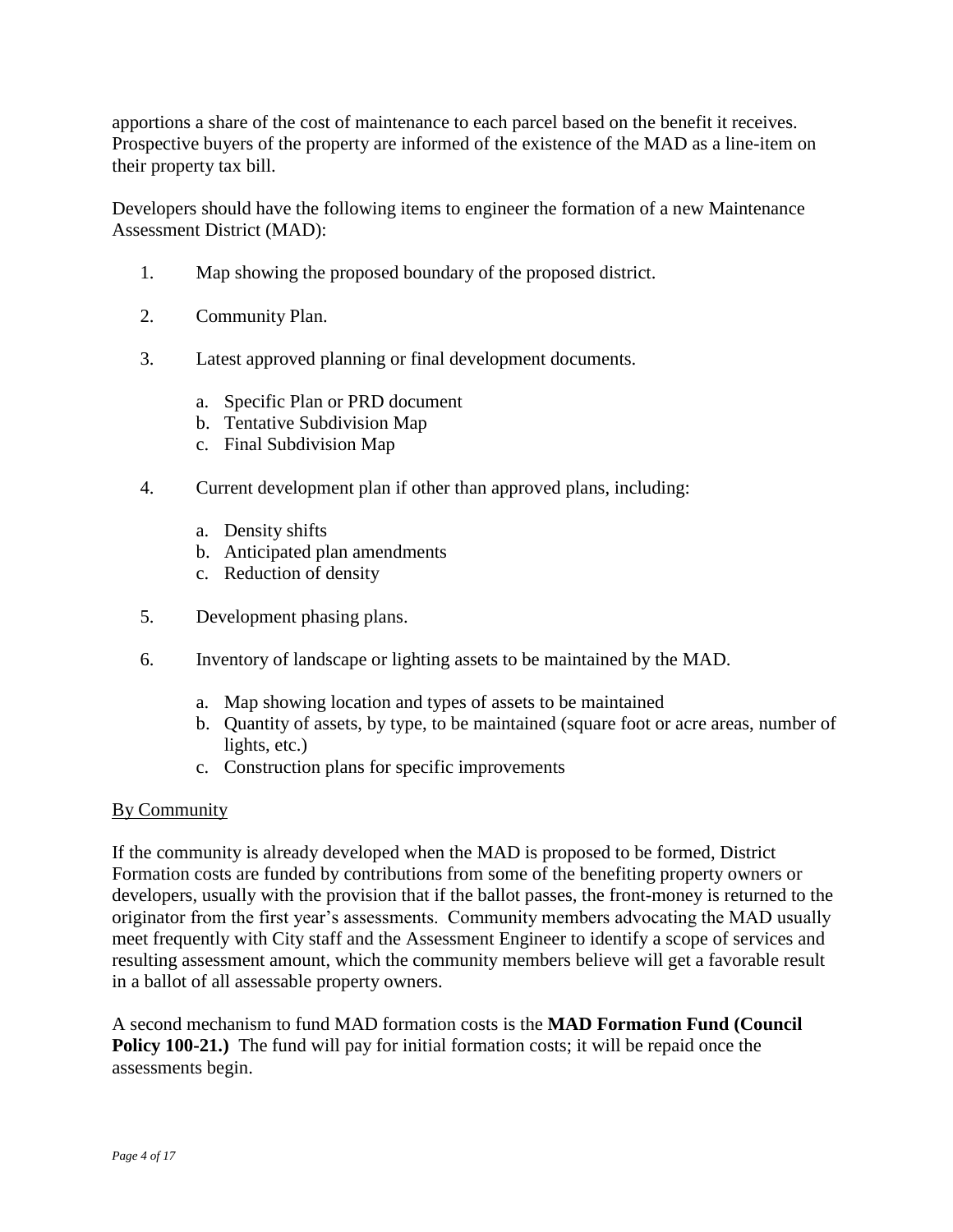Community members advocating for the MAD usually meet with the Park and Recreation Department or the City Planning and Community Investment Department staff and the Assessment Engineer to identify the scope of services and resulting assessment amount that will be assessed to property owners who will vote for or against MAD formation. City staff do not take a position on the outcome of a MAD formation vote.

## **4. What is the Law concerning MADs?**

MADs are authorized by the State of California and provided for in the "**Landscape and Lighting Act of 1972**" (Part 2 of Division 15 of the California Streets and Highways Code), applicable provisions of "**Proposition 218**" (Article XIIID of the California Constitution) and provisions of the "**San Diego Maintenance Assessment District Ordinance**" (Division 2, Article 5, Chapter VI beginning at **Section 65.0201** of the San Diego Municipal Code). In addition, specific MAD balloting procedures are codified under **State Senate Bill 919** and **State Senate Bill 1477.** Finally, **City Council Resolution R-288830** identifies that the City will vote in favor of any MAD ballot process. Under the provisions of these laws, the City can assess properties based on the amount of benefit each property will receive. The authority to levy assessments is obtained by City Council resolution each year as part of the annual update process.

### Balloting

A ballot process is required to form all MADs. This is not part of an Election Day ballot. Every affected property owner receives a ballot in the mail, at the address on record with the County Assessor, and the property owner returns the ballot by mail. City Council authorizes going to ballot, and if a weighted majority of the ballots received by the City Clerk favor District formation, City Council authorizes the levy and the District is formed with the scope of services identified in the ballot. The scope of services is memorialized in the Assessment Engineer's Report. A "weighted" vote is one where the vote of a property owner whose assessment will be \$2 counts twice as much as the vote of a property owner whose assessment will be \$1. No matter how many or few property owners vote, if over 50% of the weighted votes received are in favor, the District can be formed.

### **5. How long can it take to set up a MAD?**

The length of time needed to establish and ballot a MAD varies from less than one year to several years. The City has an annual August  $10<sup>th</sup>$  deadline with San Diego County to include MAD assessments on the annual property tax enrollments. To meet this deadline, the district's Assessment Engineer's Report must be ready for City Council review by March 15<sup>th</sup> each year, and the City Council must approve that report by April  $15<sup>th</sup>$ . All MAD ballot processes should be completed by July  $1<sup>st</sup>$  of each year to allow for the inclusion of the MAD on the coming year's property tax enrollment.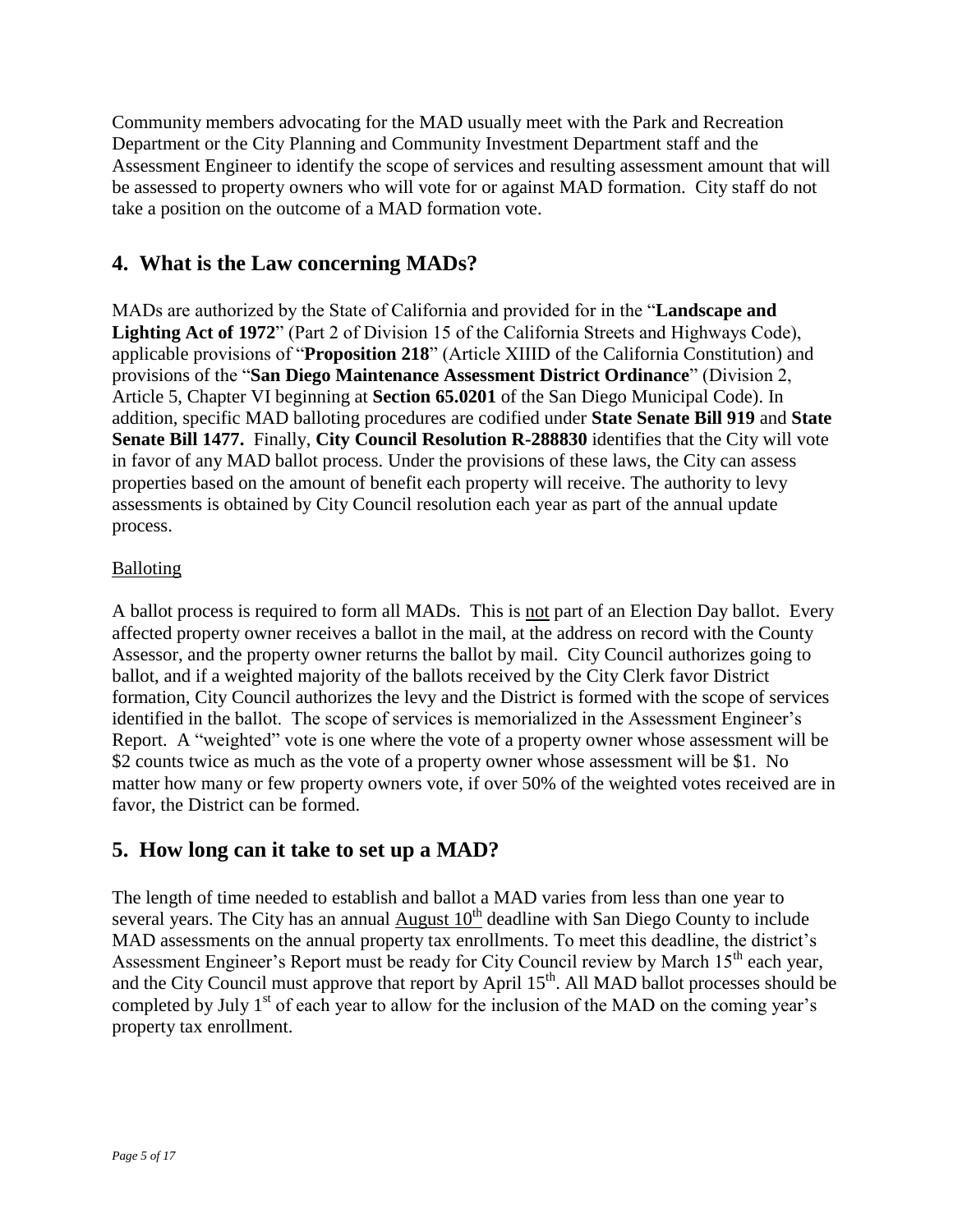### **6. What are the steps to form a MAD?**

- 1. The developer or interested community representatives/property owners ("community contacts") initiate contact with the City of San Diego staff ("City staff") to express interest in learning how to form a MAD. Park and Recreation Department/Open Space Division/Maintenance Assessment Districts Program may be contacted at (619) 533-6778 and City Planning and Community Investment at (619) 236-6475. Developer or community contacts meet with City staff to discuss potential district boundaries, maintenance areas, services that can and cannot be included, engineering information, costs of forming a district, and assessment amount.
- 2. Developer or community contacts meet with City staff to discuss potential district boundaries, maintenance areas, services that can and cannot be included, engineering information, costs of forming a district, and range of potential assessment amounts.
- 3. For communities that would like to use the Maintenance Assessment District Formation Fund, per Council Policy 100-21, a petition, signed by at least 30% of the property owners in the proposed district indicating the area owners would be willing to pay an estimated assessment amount for specified benefits, is required. The 30% signature requirement is achieved through the number of actual parcels, not by the potential weight of one parcel against another. Since MAD formation costs can range between \$10,000 and \$65,000, community support for the creation of such a district is paramount. Community advocates may wish to publicize a certain assessment amount in the petition but the actual assessment amount is not calculated by the Assessment Engineer until Step #7.
- 4. City staff coordinates a meeting with the developer or community contacts, City staff, and an Assessment Engineering Consultant to discuss details of the proposed district.
- 5. Assessment Engineer provides a cost estimate for district engineering and balloting for approval by the developer or community contacts. Upon approval, City staff request a deposit from developer or community contacts to cover formation costs so that the Assessment Engineer can begin work. Without a deposit, the assessment district formation process cannot proceed. Aside from the MAD Formation Fund, there are not sufficient funds available for the City's General Fund to finance MAD formations.
- 6. Developer or community contacts inform City staff when they secure funds to pay for required report by Assessment Engineer and balloting (usually \$10,000 to \$65,000).
- 7. Developer or community contacts provide detailed information about the location and scope of services being requested. City staff, in consultation with formation advocates and developers (if applicable), calculates the annual cost estimates. The Assessment Engineer allocates cost to parcels based on benefits received and prepares proposed boundaries and corresponding area of benefit based on the extent of the improvements. An estimate of the cost per benefiting unit (i.e., assessment rate per household) would be calculated by the Assessment Engineer at this time.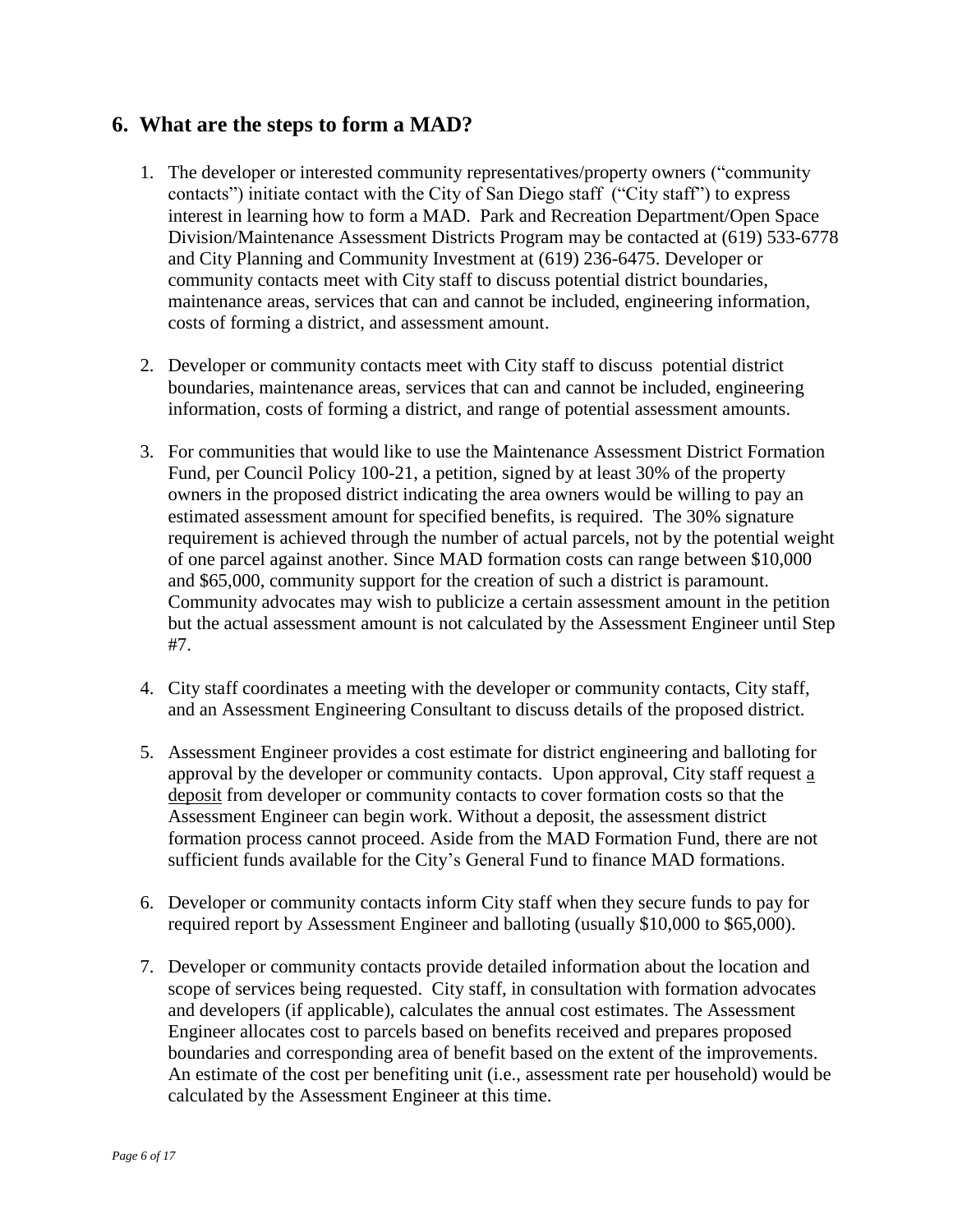- 8. City staff coordinates a meeting with the developer or community contacts and the Assessment Engineer to review preliminary Assessment Engineer's Report. Various iterations of the report, community meetings, and discussions about the levels of service, extent of improvements, proposed boundaries, and assessment amounts occur at this time.
- 9. Assessment Engineer delivers final Assessment Engineer's Report to City staff for distribution to developer or community contacts and for inclusion with the Request for City Council Action to set a hearing date to hold a public hearing, authorize mailing the ballots, and set a final hearing date.
- 10. If the City Council approves the MAD formation process, City staff mails a ballot to each assessable property owner, as listed in the most recent certified County Property Tax Roll, a minimum of 45 calendar days prior to the final hearing date.
- 11. City Clerk's Office receives ballots, which are kept sealed until after the close of the final public hearing. Then City Clerk presents district balloting result to the City Council, which may be at the next scheduled City Council meeting. City Council receives the ballot results and takes action to either approve the district, Assessment Engineer's Report and the assessment levy or abandon the district based on the ballot results. The earliest a failed ballot can be reballoted is one year.
- 12. City staff prepares annual enrollment and delivers it the County Assessor to be included on annual Property Tax statements to property owners beginning with the December property tax bill after the August  $10^{th}$  enrollment.

For more information, visit the City's web page at [http://www.sandiego.gov/park-and](http://www.sandiego.gov/park-and-recreation/general-info/mad.shtml)[recreation/general-info/mad.shtml.](http://www.sandiego.gov/park-and-recreation/general-info/mad.shtml)

### 7. **What are the criteria to form a MAD?**

The following criteria must be addressed prior to consideration for inclusion into the Maintenance Assessment District:

- Improvements to be maintained by the MAD should meet "City standards," which includes adherence to the following documents prior to installation:
	- o Standard Specifications for Public Works Construction
	- o City of San Diego Standard Drawings and the Consultant's Guide to Park Design, Landscape Technical Manual
	- o Open Space Landscaping Standards

City standards are required to ensure that plant material, infrastructure, and systems will last for the longest period possible.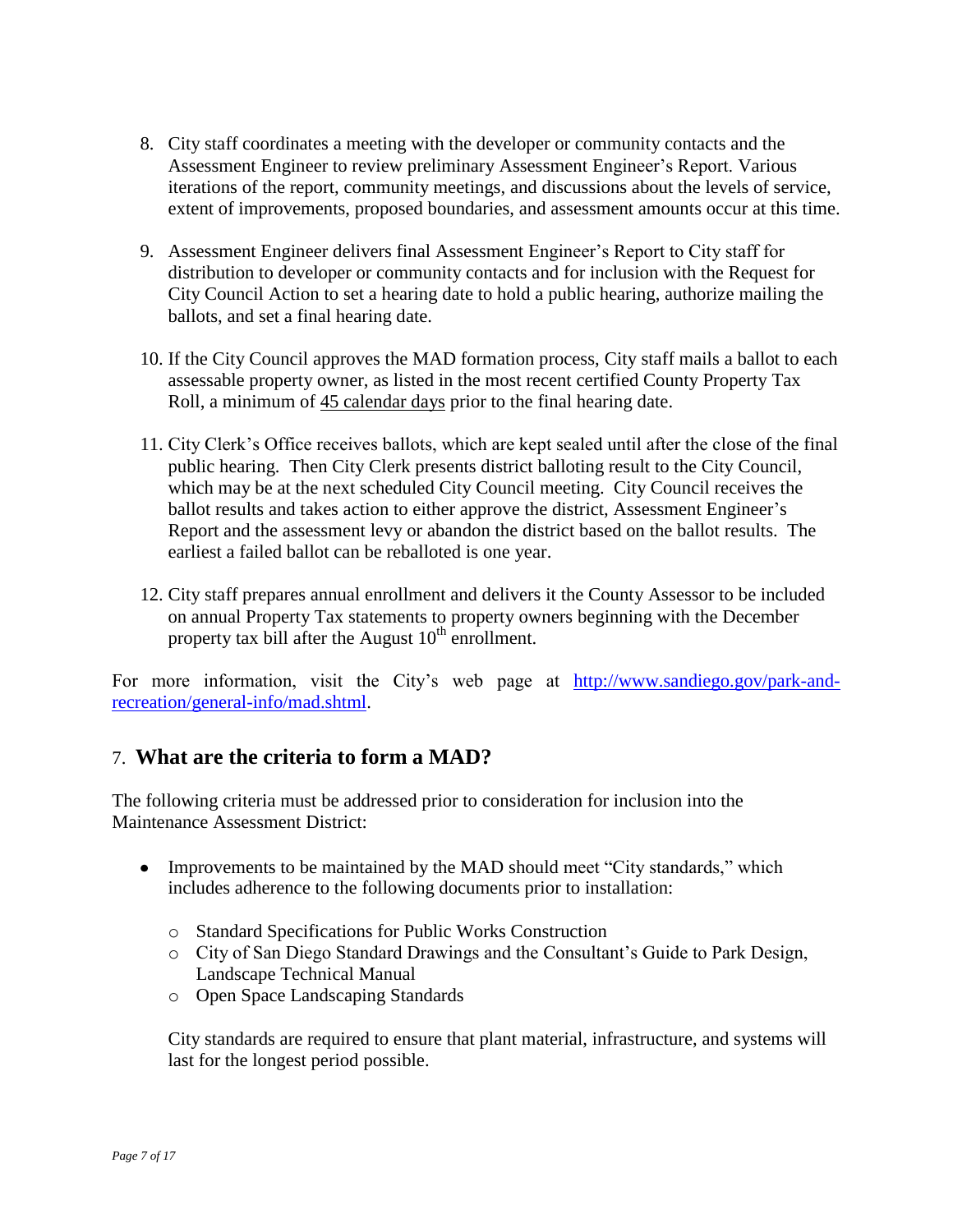- If applicable, the Developer will provide a two-year extended maintenance period following the initial inspection and approval of the landscaping and irrigation by the City of San Diego Park and Recreation Department/Open Space Division/Maintenance Assessment District staff.
- All landscape maintenance easements must be recorded prior to the commencement of the extended maintenance period.
- A permanent delineation, such as a mow curb, between private and public improvements must be installed.
- The Boundary Map and Assessment Diagram for the District are to be on file in the Maintenance Assessment Districts/Open Space Division of the Park and Recreation Department.
- Maintenance Assessment District improvements as identified and included in the Assessment Engineer's Report submitted to the City in compliance with the requirements set forth in Proposition 218 will show the Separation of General and Special Benefits.
- The engineering construction drawings which detail the location and nature of the improvements will be on file in the Maps and Records Division of the City Engineering and Capital Projects Department – Field Engineering Division.

# **8. What is a MAD Citizen Advisory Committee?**

Property owners within each MAD are entitled to meet with Park and Recreation Department staff to discuss the operations of the MAD and finances of the MAD. Normally these meetings are conducted by a citizen advisory committee, which may be a subcommittee under a Town Council, Community Council, Planning Committee, or Recreation Committee. The advisory committee may also be independent, depending upon the nature of the community in which it is located. At least one meeting a year is dedicated to discussing the upcoming year's budget, and those MADs that encompass an entire community planning area for the most part report to that community's officially recognized planning committee. Park and Recreation staff generally attends each citizen advisory committee meeting.

### **9. How are Assessment Amounts Determined?**

Each Maintenance Assessment District is governed by the maximum authorized assessment and cost indexing provisions contained within the Assessment Engineer's Report. The maximum authorized assessment is determined individually for each district as a result of an analysis by an independent assessment engineer based on the scope of maintenance amenities desired. The Assessment Engineer's Reports for Park and Recreation Department-managed MADs are available for each district on the City's web page, [http://www.sandiego.gov/park-and](http://www.sandiego.gov/park-and-recreation/general-info/mad.shtml)[recreation/general-info/mad.shtml.](http://www.sandiego.gov/park-and-recreation/general-info/mad.shtml)

### Assessment Methodology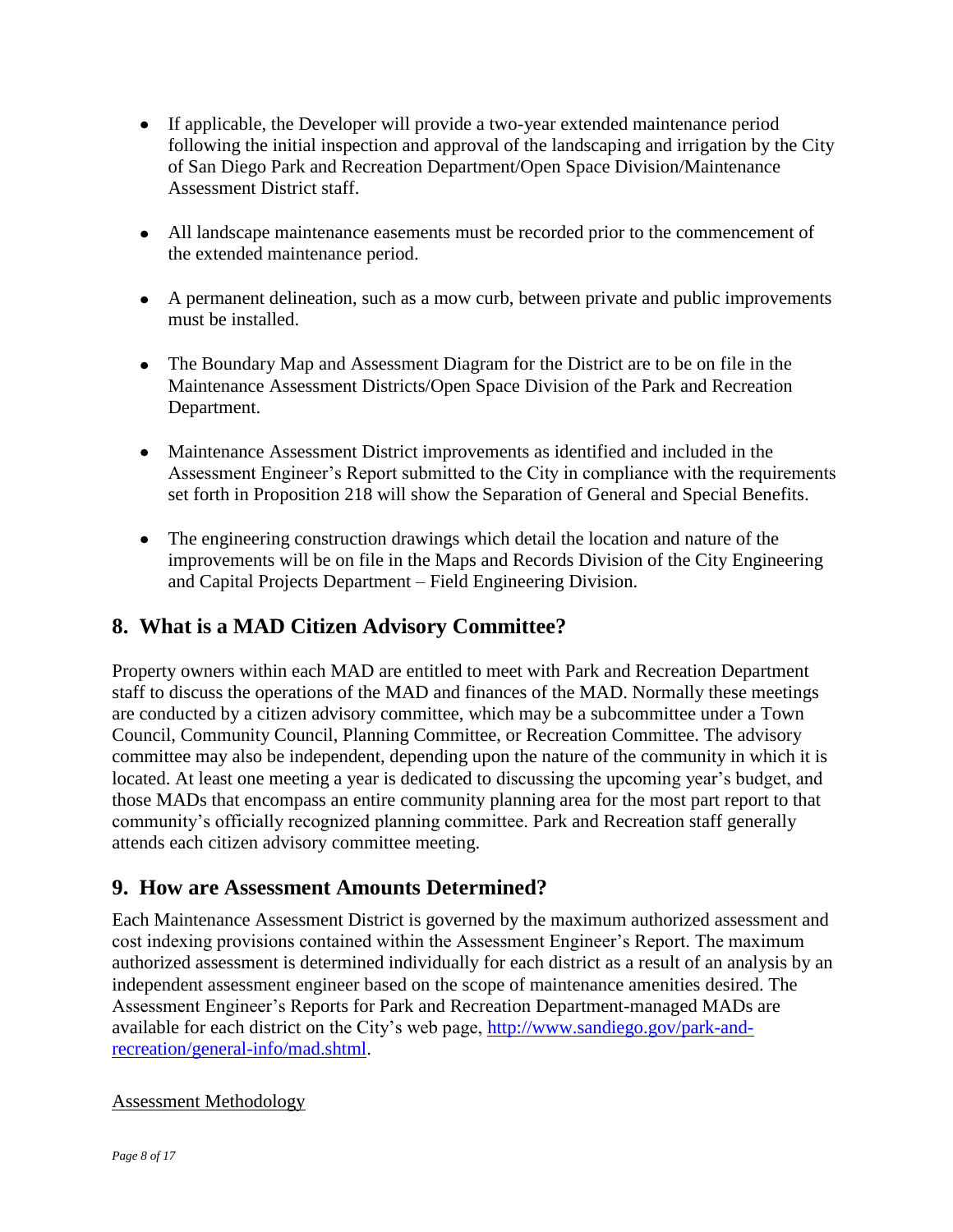For the purpose of determining assessment amounts, identifying the general and special benefits associated with the improvements and/or services is essential since only special benefits are assessable. Special benefits are those particular and distinct benefits "over and above general benefits" provided to the public at-large. A more detailed discussion of the general benefits provided by the City is provided in the "What Does the City Contribute to a MAD?" section.

Assessments are to be apportioned to properties based on "the reasonable cost of the proportional special benefit conferred" to the property per the California Constitution Article XIIID (Proposition 218). The allocation of Maintenance Assessment District costs are determined by a certified engineer using an apportionment methodology along with estimated maintenance and administration cost as determined by the Park and Recreation Department's Maintenance Assessment District staff. The method used for measuring special benefit should consider measurable factors which describe and reflect the features of the property. These factors may include usable parcel area, number of residential units, building square footage, parcel front footage, property trip generation, current land use and location of benefit improvements, etc.

The method of apportionment used in determining benefit is prepared by a certified engineering consultant. Apportionment methodologies are commonly based on one or more property-related attributes, such as:

- o *Parcel Area*: benefits apportioned based on relative parcel size (acreage or net usable acreage).
- o *Land Use*: land use-based apportionment factors reflective of relative intensity, usage, or other benefit aspect.
- o *Dwelling Units*: residential-based (dwelling unit) measure for residential and nonresidential land uses.
- o *Parcel Frontage*: linear measure of property frontage along improvement and/or maintenance corridor (linear front feet).
- o *Building Area*: benefits apportioned based on total building square footage (useful for vertical, multistory development areas).
- o *Other*: any other suitable means of quantifying proportional special benefit.

Selection of an appropriate apportionment methodology is done on a case-by-case basis by a certified Assessment Engineer who considers the improvements, services, and other characteristics of the proposed district. Most of the districts managed by the City of San Diego are based on Equivalent Benefit Unit (EBU), which provides for a baseline of 1.00 EBU for each single family dwelling unit. In the EBU methodology, an apartment or condominium unit is less than one EBU, and commercial/industrial properties are more than one EBU. Districts that have linearly spaced improvements (such as street lights, sidewalk cleaning, and litter removal) may have been engineered using a Linear Front Foot (LFF) methodology. Other units of assessment may include Lot Square Footage (LSF), Building Square Footage (BSF), Acres, Net Acres, and Equivalent Dwelling Unit (EDU).

To determine the type of methodology used in a particular district, refer to the Assessment Engineer's Report at [http://www.sandiego.gov/park-and-recreation/general-info/mad.shtml.](http://www.sandiego.gov/park-and-recreation/general-info/mad.shtml)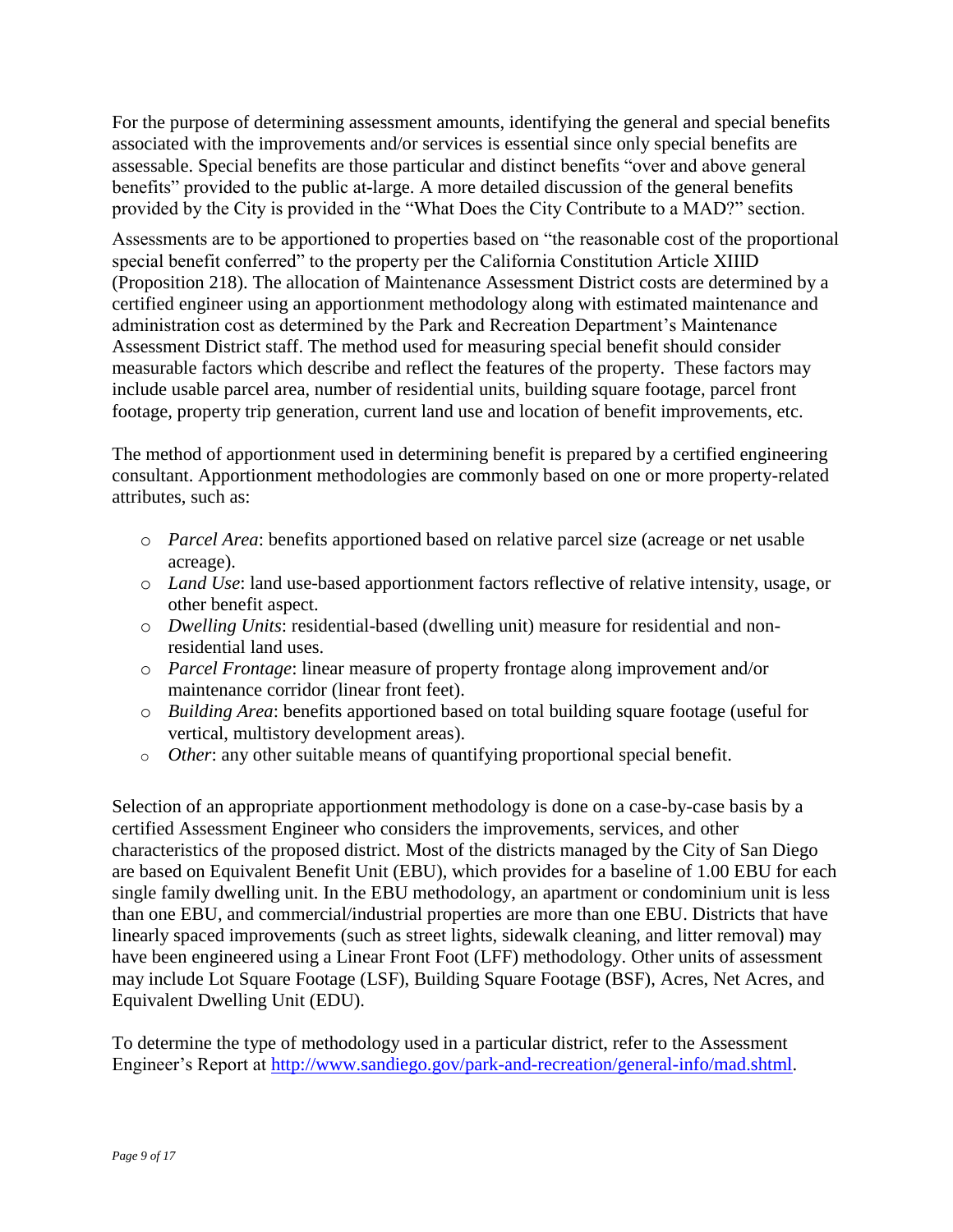### Cost Indexing Factors

Certain districts are entitled to a cost-indexing factor related to the San Diego Consumer Price Index – Urban (SD-CPI-U) as reflected in the Assessment Engineer's Report. A **cost-indexing**  factor allows a district to raise its assessments in order to keep pace with inflation and the rising cost of living without a formal ballot process. Since 1998, the City has used the SD-CPI-U for calculating cost indexed assessments. The SD-CPI-U is prepared by the U.S. Bureau of Labor Statistics [\(http://www.bls.gov/\)](http://www.bls.gov/), which tracks various local and regional consumer indices.

The calculation is based on an annual comparison of the latest SD-CPI-U figures available before preparing the proposed budget and annual updates to the Assessment Engineer's Report. Second half values are the most representative of the fiscal year cycle (July 1st to June 30th), as opposed to the calendar year cycle. The figures representing the fiscal year cost indexing amounts since Fiscal Year 1998 are shaded in the following table:

| Calendar<br>Year | Fiscal<br>Year | First<br>Half | Second<br>Half | Annual<br>Increase |
|------------------|----------------|---------------|----------------|--------------------|
| 1996             | FY 1998        | 2.24%         | $2.92\%$       | 2.61%              |
| 1997             | FY 1999        | 2.44%         | 1.11%          | 1.74%              |
| 1998             | FY 2000        | 1.41%         | 2.50%          | 1.95%              |
| 1999             | FY 2001        | 3.43%         | 3.64%          | $3.54\%$           |
| 2000             | FY 2002        | 4.72%         | $6.84\%$       | 5.79%              |
| 2001             | FY 2003        | 5.73%         | 3.55%          | 5.03%              |
| 2002             | FY 2004        | 2.95%         | $3.95\%$       | 3.07%              |
| 2003             | FY 2005        | 4.14%         | $3.35\%$       | 3.74%              |
| 2004             | FY 2006        | 3.73%         | 3.68%          | 3.65%              |
| 2005             | FY 2007        | 3.26%         | 4.01%          | 3.67%              |
| 2006             | FY 2008        | 3.85%         | 3.01%          | 3.40%              |
| 2007             | FY 2009        | 2.28%         | 2.25%          | 2.29%              |

In some recently formed Maintenance Assessment Districts (such as Black Mountain Ranch South, Linda Vista Community, Park Village, and Torrey Highlands), the cost indexing factor has been the San Diego Urban Consumer Price Index plus a percentage not to exceed a certain amount (usually between two and five percent). This allows each community to raise its assessments by the regular Consumer Price Index percentage plus an additional two to five percentage points. For example, a district with the authority to raise assessments by the San Diego Urban Consumer Price Index plus 3% in Fiscal Year 2005 would be authorized to raise assessments by 3.35% plus 3% for a total of 6.35%. This increase may be made upon consultation between City staff and the Citizens Advisory Committee.

### **10. How are Special and General Benefits Determined?**

The State Assessment Acts require that the costs of maintaining the improvements to be apportioned to the lands in the district in proportion to the benefits received. In establishing benefit and apportioning maintenance costs, certain general guidelines may be used to assure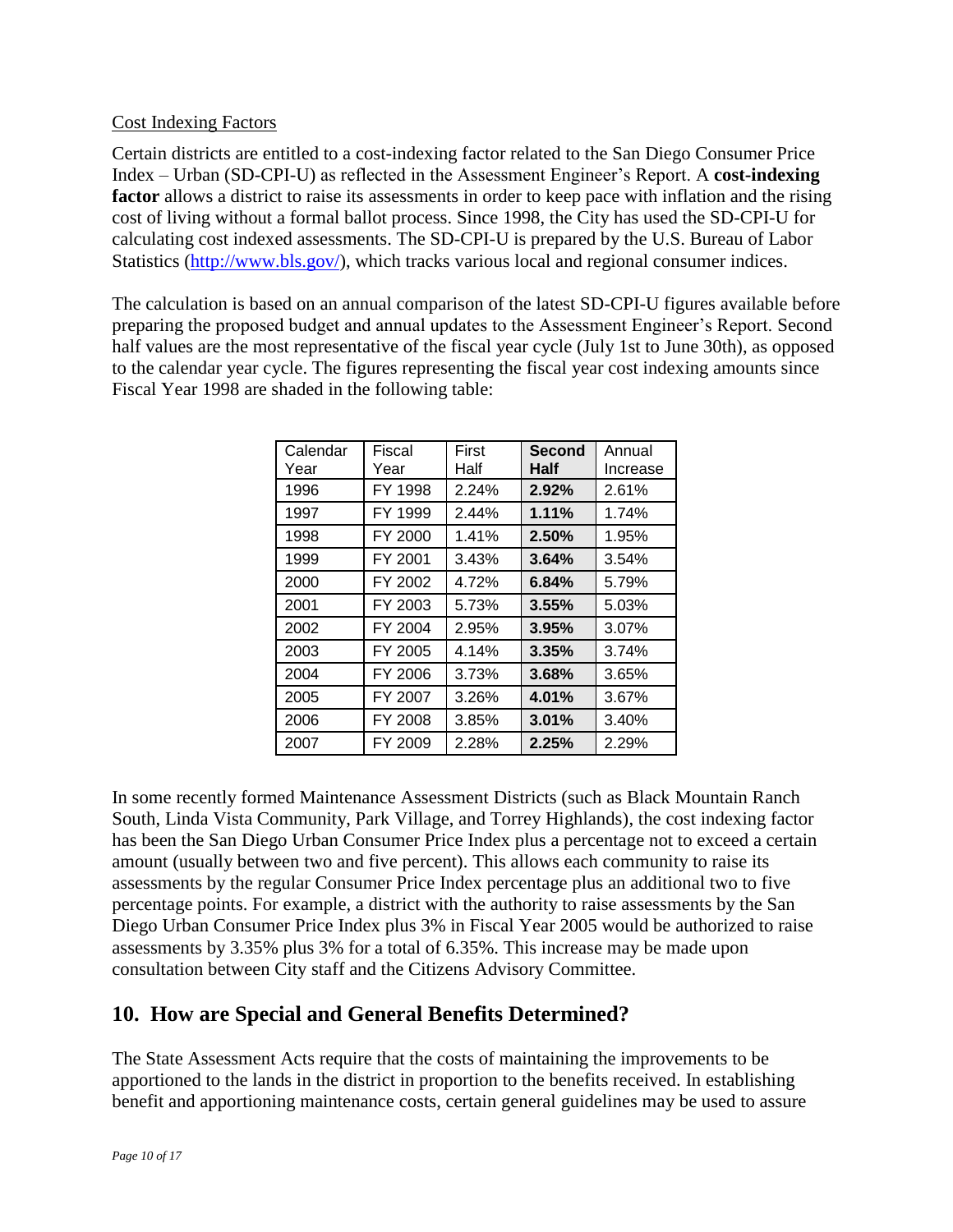conformity between similar districts and between similarly benefited properties within a district. These guidelines apply to the areas of benefit, allocation of costs and apportionment of assessments.

### Areas of Benefit

The area of benefit is delineated by the District's boundaries and includes properties which benefit from the maintenance of improvements in the district. Areas of benefit may be either considered "**general benefit**" or "**special benefit**" depending on the level of services provided to the community at large.

**General benefit** is defined as the common standard of services provided to the community such as safety lighting, street median maintenance, open space maintenance, regional park maintenance, trash pickup and street cleaning. The City pays for these services either through direct charges or contributes funds to a district using a common formula such as an amount per square foot in the case of street medians or amount per acres in the case of open space.

**Special benefit** means a particular and distinct benefit over and above general benefits conferred on real property located in the district or to the public at large. Special benefits conferred to the property owners of a district may include services for landscape and streetscape maintenance, slope maintenance, community park maintenance, sidewalk cleaning and repair, plant and tree irrigation, flood control and drainage systems, and mid-block and decorative lighting. Service levels and frequency of standard services may be increased at the wishes of the community to confer a special benefit or higher level service than to the public at large.

If a Maintenance Assessment District is not approved, the enhanced level of services will not be provided. The City Council has resolved that no General Fund revenues will be used to provide service levels beyond the standard level of services provided in all areas of the City.

# **11. What Does the City Contribute to a MAD?**

Under the guidelines of California Constitution Article XIIID (Proposition 218), the City is obligated to contribute funds for services that would have otherwise been rendered if the district were not in place, known as the **general benefit**. This is the amount the City spends for these maintenance services in similar areas throughout the City. In accordance with this standard, the City contributes a general benefit for certain kinds of maintenance activities:

| <b>Type of Maintenance Activity</b>  | <b>Maintenance Funding Source</b> |
|--------------------------------------|-----------------------------------|
| <b>Median Maintenance</b>            | Gas Tax                           |
| Open Space Maintenance               | <b>Environmental Growth Fund</b>  |
| <b>Population-Based Park Acreage</b> | <b>General Fund</b>               |
| <b>Library Grounds</b>               | <b>General Fund</b>               |
| <b>Fire Station Grounds</b>          | <b>General Fund</b>               |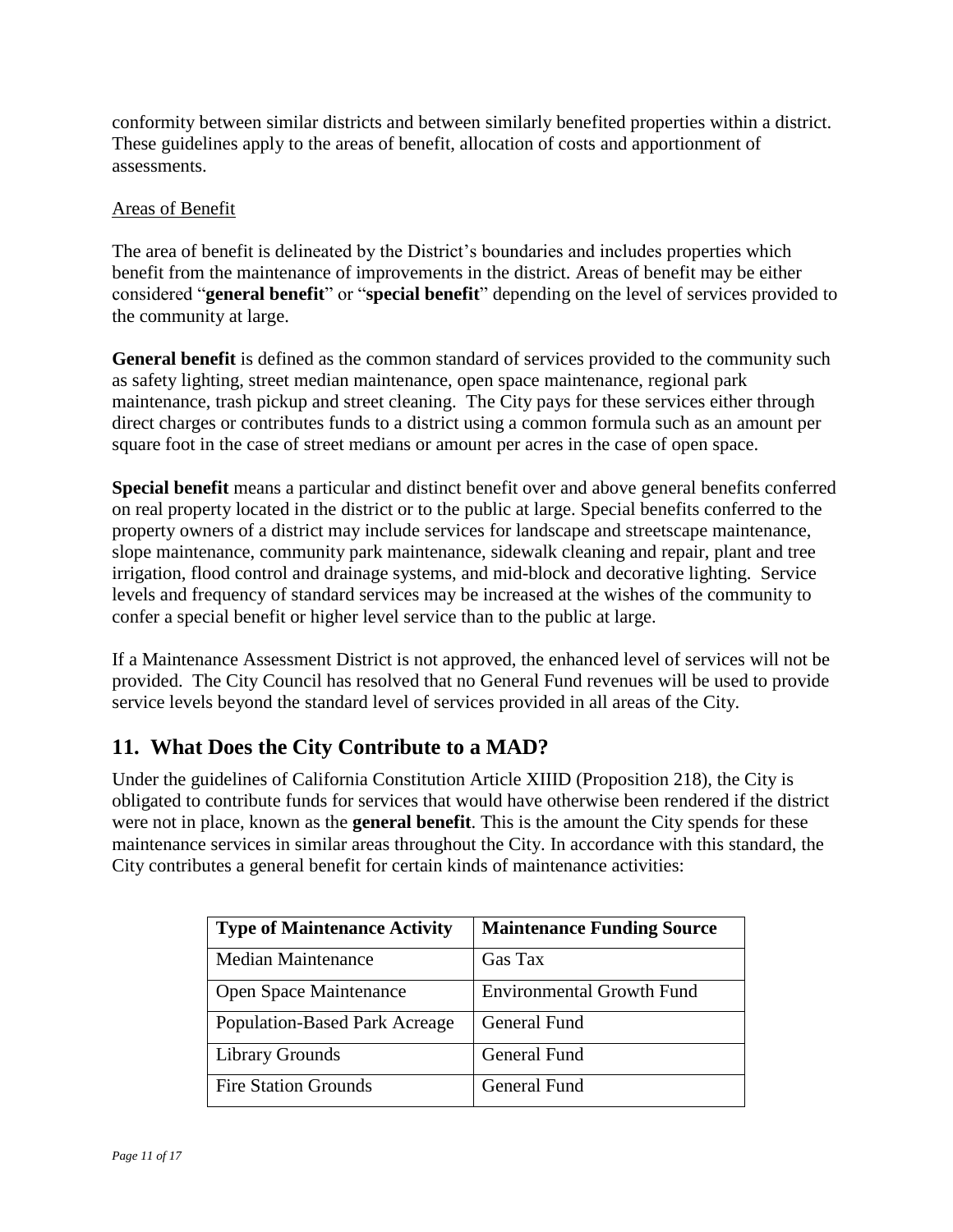| <b>Street Sweeping</b>          | <b>Street Division Operating Fund</b><br>(in-kind contribution) |
|---------------------------------|-----------------------------------------------------------------|
| <b>Street Light Maintenance</b> | <b>Street Division Operating Fund</b><br>(in-kind contribution) |

### **Median Maintenance**

The Park and Recreation Department maintains 92 street medians as part of the Gas Tax Median Program. These medians are scattered throughout the City, and are generally not located within a Maintenance Assessment District. The program provides for the landscape maintenance of median improvements along City streets within the public rights of way, in order to keep the streets and facilities in a safe and operable condition. The required maintenance includes cleaning, sweeping, repairs to curbs and gutters, litter and weed removal, tree maintenance, irrigation installations and repairs, planting, mowing, and edging of curbs and sidewalks. This activity is funded by Gas Tax, and for Fiscal Year 2009, \$1,326,785 was allocated to this program.

Each Maintenance Assessment District that maintains medians is entitled to a contribution of Gas Tax funds according to the following schedule based on the total cost of the Gas Tax Median Program divided by the total square footage of hardscape and landscape.

|           | <b>FY 2008</b>           | <b>FY 2009</b>           |
|-----------|--------------------------|--------------------------|
| Hardscape | \$0.1239 per square foot | \$0.1304 per square foot |
| Landscape | \$0.3270 per square foot | \$0.3189 per square foot |

### **Open Space Maintenance**

Those Maintenance Assessment Districts that maintain open space are entitled to a contribution from the Environmental Growth Fund. This allocation is based upon the previous year's actual expenditures for open space and brush management within the Park and Recreation Department Open Space Division.

|            | <b>FY 2008</b>    | <b>FY 2009</b>    |
|------------|-------------------|-------------------|
| Open Space | $$39.98$ per acre | $$40.05$ per acre |

#### **Population-Based Parks Maintenance**

Maintenance Assessments Districts are typically used to provide funding for higher levels of maintenance services in public rights-of-way and on public property. In some cases, MADs provide for landscape and hardscape maintenance of City parkland, including irrigation, fertilization, weeding, pruning, pest control, dead tree removal, plant replacement, litter removal, turf mowing/edging/fertilizing, sweeping, weeding, removal of graffiti, and other park area maintenance.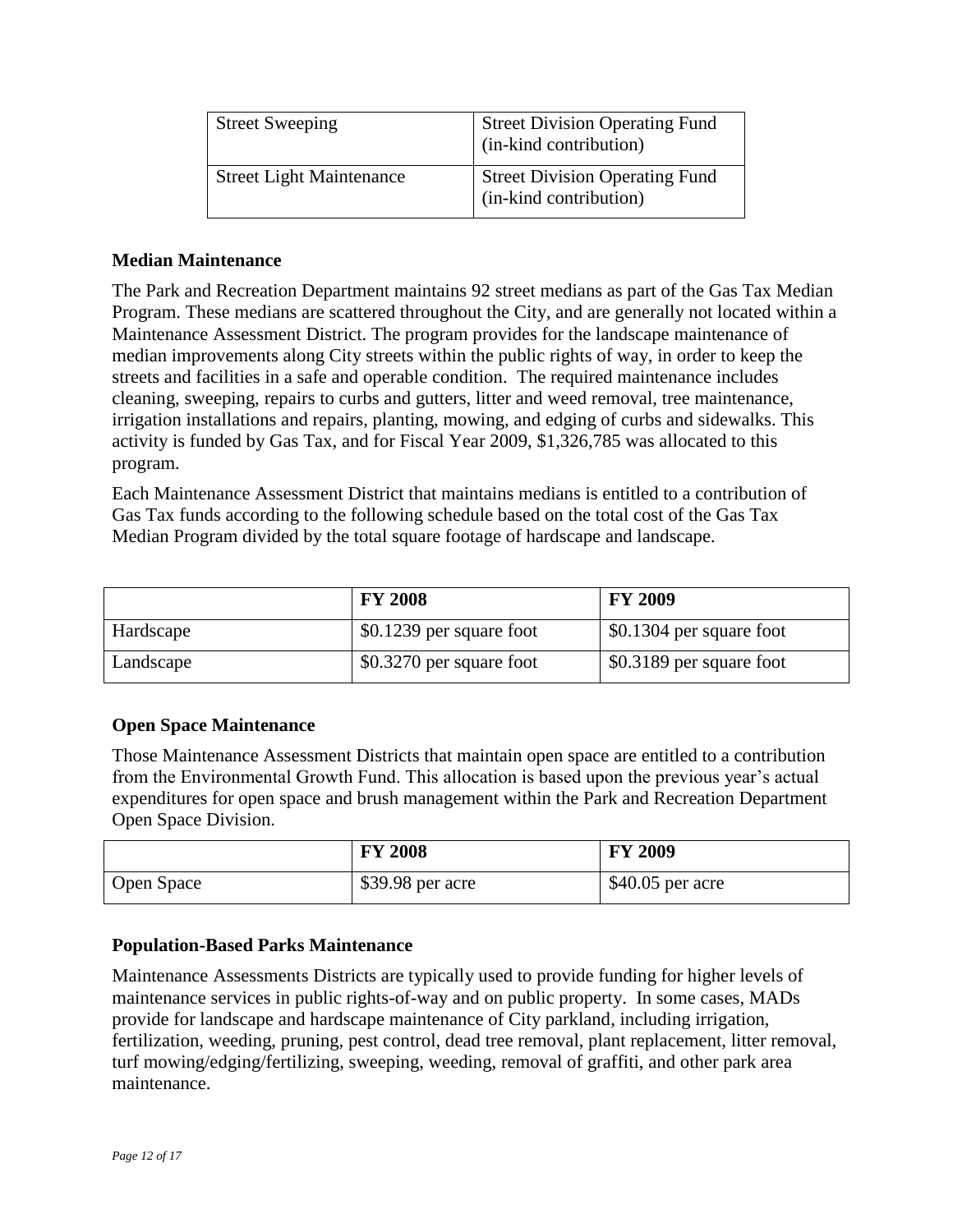If the parkland is determined to be a population-based park in accordance with the City's *Progress Guide and General Plan*, the MAD must be reimbursed by the General Fund for the cost of maintenance. These parks may have additional funds allocated to them from MAD assessments if authorized by the Assessment Engineer's Report pursuant to the separation of general and special benefits identified within the report.

### Calculation of Actual Expenditures for Cost per Park Acre

The General Fund reimbursement amount is based on the previous year's actual expenditures for parkland maintenance, excluding overhead, utilities, and capital improvements. It is calculated every September upon release of the prior year accounting reports. This actual expenditure is divided by the total number of parkland acres managed by the Park and Recreation Department, thus creating a cost per acre figure that may be used to determine reimbursements. The actual expenditures per park acre are:

| Fiscal Year 2008 | \$5,359 |
|------------------|---------|
| Fiscal Year 2009 | \$5,721 |

These figures provide the foundation for the determination of the actual General Fund reimbursement.

#### Procedure to Identify Actual Park Expenditures

At the end of each fiscal year, the Park and Recreation Department reviews actual expenditures in each of its activities to determine the appropriate level of reimbursement required to Maintenance Assessment Districts for their oversight of any General Fund parks. To do this, City staff identifies all costs associated with park maintenance, including adjustments to acreage and inventory, to determine the average maintenance cost per acre for general fund maintained parks.

Certain items are generally excluded in the calculations, including indirect or support costs; maintenance of the regional downtown and open space parks; water, sewer, gas, electric, data processing and phones; and encumbrances for prior year contracts. These charges are omitted from the reimbursement calculation because of the nature of costs incurred by the Maintenance Assessment District. The General Fund reimbursement covers the cost of the landscape contractor and Grounds Maintenance Manager to maintain parkland. Since the other costs are directly billed to the City, they are not included in the calculation.

City staff documents any exceptions in the calculation of the cost per acre of parkland. For activities that include both direct turf maintenance costs and other functions, each Park and Recreation Department Division develops and documents the criteria for extracting the appropriate expenses. For example, building maintenance costs must be extracted from the landscape maintenance activities if those building costs include sites other than outdoor restrooms.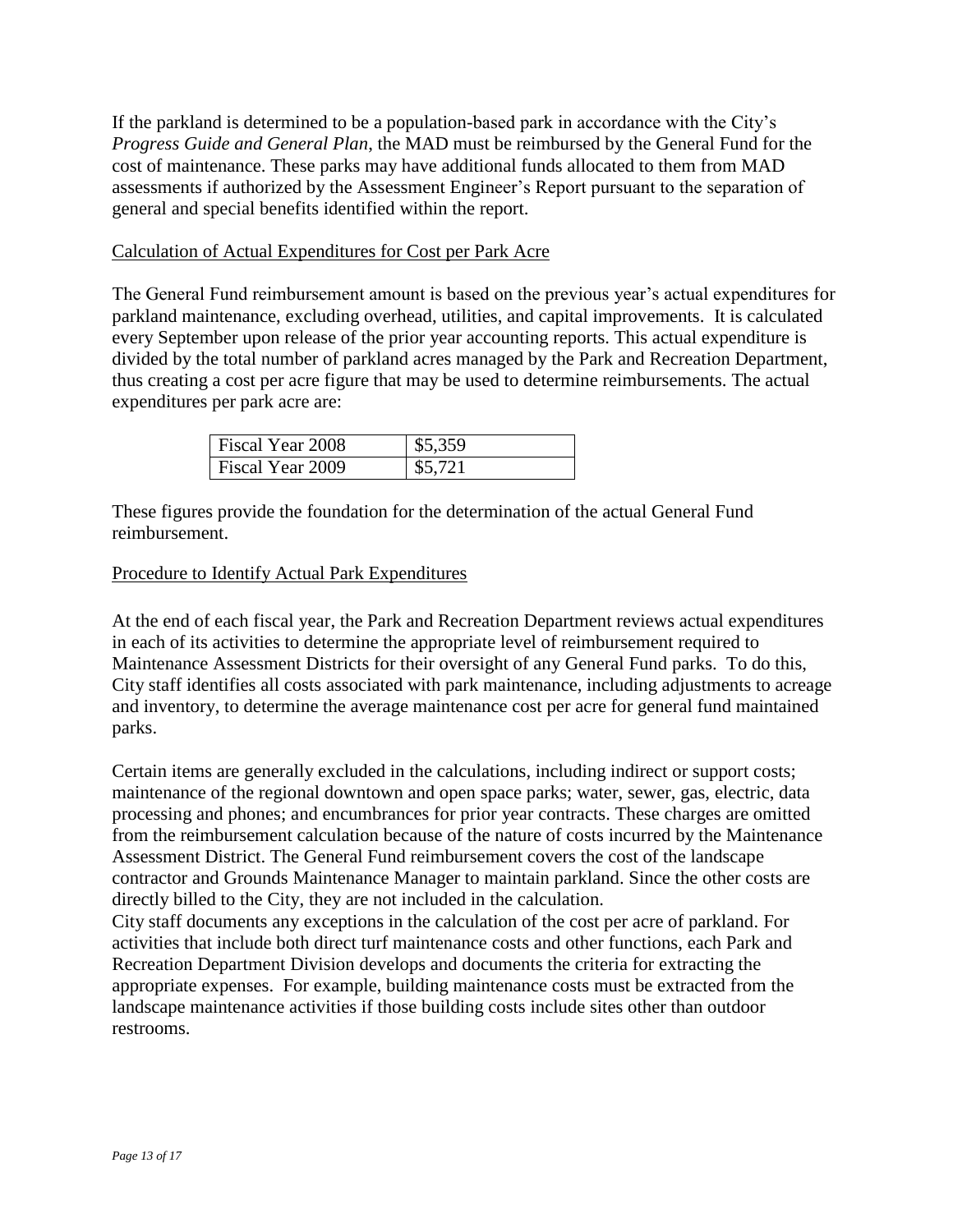#### Retroactive Reimbursement

The City provides for reimbursements of up to three years in arrears for parkland acreage that has been maintained by a Maintenance Assessment District when errors in previous calculations are discovered.

#### **Library Grounds Maintenance**

For those Maintenance Assessment Districts that maintain library grounds, the General Fund contributes an amount based on the previous year's actual expenditures for the Library Department's grounds maintenance activities, excluding overhead, utilities, and capital improvements. At the end of each fiscal year, the Library Department in conjunction with Park and Recreation reviews actual expenditures in its grounds maintenance activities to determine the appropriate level of reimbursement required to Maintenance Assessment Districts for their oversight of any library facility grounds maintenance. The General Fund/Library Department contributes \$4,626 per acre in Fiscal Year 2009.

#### **Fire Station Grounds Maintenance**

For those Maintenance Assessment Districts that maintain fire station grounds, the General Fund contributes an amount based on the previous year's actual expenditures for the Fire-Rescue Department's grounds maintenance activities, excluding overhead, utilities, and capital improvements. At the end of each fiscal year, the Fire-Rescue Department in conjunction with Park and Recreation reviews actual expenditures in its grounds maintenance activities to determine the appropriate level of reimbursement required to Maintenance Assessment Districts for their oversight of any fire station facility grounds maintenance. The General Fund/Fire-Rescue Department contribution is calculated by averaging the contracted requirements at each fire station. The General Fund/Fire Department contributes \$7,767 per acre in Fiscal Year 2009.

#### **Street Lighting**

In accordance with the City's Street Design Manual, the Street Division General Fund provides the general benefit for safety street lights at intersections and spaced at 300-foot intervals on residential, collector, and major streets. The Street Division General Fund also provides for street lights spaced at 150-foot intervals for those streets located within 1,320 feet of a transit stop or located within high-crime Census tracts. Since the Street Division General Fund provides in-kind services to the district, the budget does not reflect the costs of the general benefit street lights.

The standard City street lighting fixture is full cutoff, Type III fixtures (commonly referred to as "cobra overhead" lights). Any other type of lighting fixture or pole is a special benefit. Page 94 of the City's Street Design Manual states, "Supplemental street lighting, for: a) ornamental, b) continuous street lighting, or c) pedestrian-scale lighting purposes, shall be installed in street lighting assessment districts."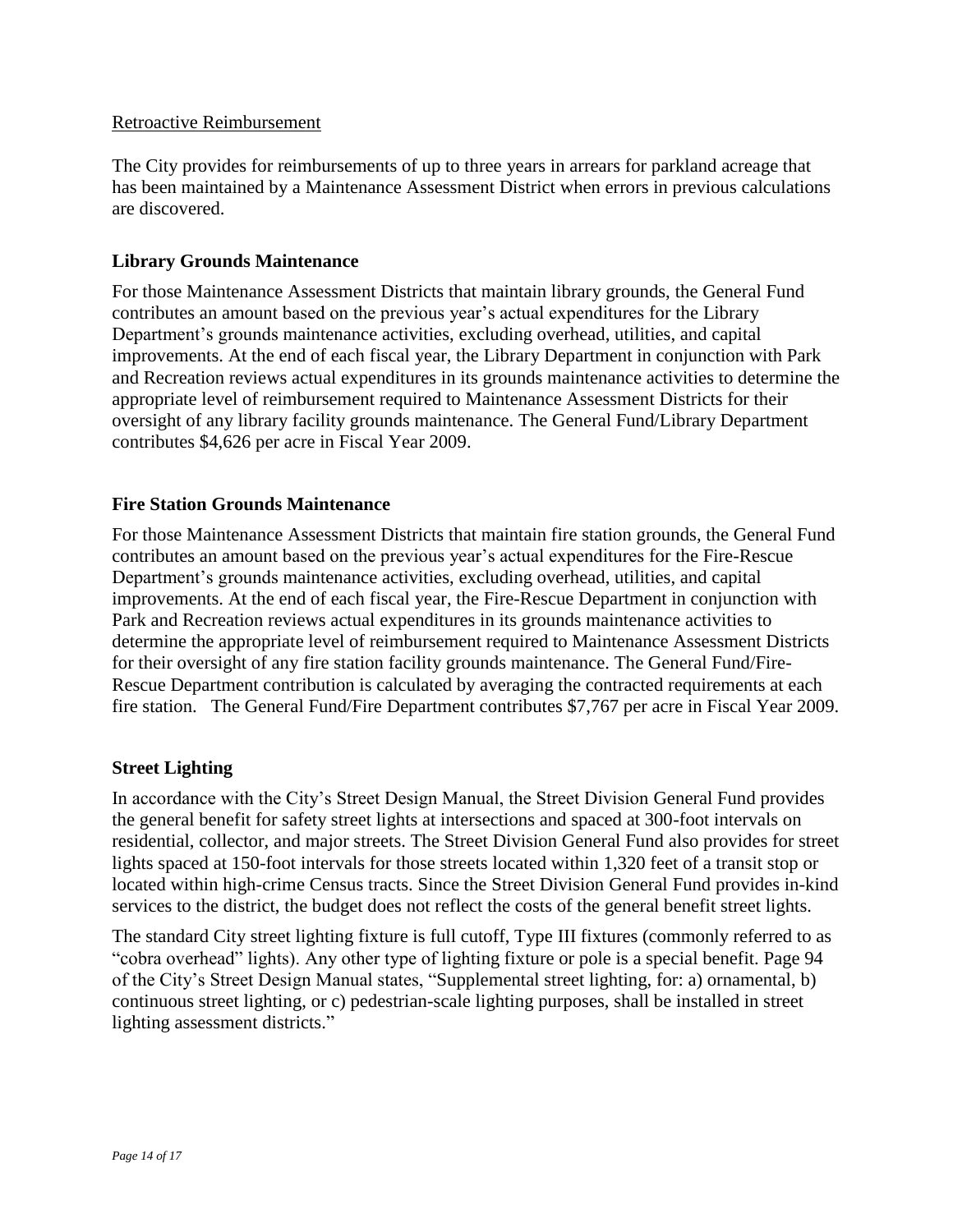### **Street Sweeping**

The Street Division provides monthly street sweeping services Citywide. Any additional frequencies of street sweeping services (including any median street sweeping) are considered a special benefit. Since the Street Division General Fund provides in-kind services to the district, the budget does not reflect the costs of the general benefit street sweeping.

### **12. What Is the MAD Management Fund?**

Park and Recreation Department Assessment District Management (Management) provides the City with a cost-effective and fiscally responsible process for managing the needs of 48 of the City's Maintenance Assessment Districts. City Planning and Community Investment also has a management fund for their 10 districts. Management responsibilities include calculating and enrolling assessments with the County Assessor's Office; providing direct management support; overseeing contracts, inspections, and district budgeting; analyzing and updating budgets; processing reimbursements; issuing manual billings; providing information technology and communication support; and providing professional support from the City Attorney's Office, City Auditor and Comptroller's Office, and City Purchasing Agent.

In addition, MAD administrative staff (from both departments) assist communities and developers in the formation of new Maintenance Assessment Districts; meet regularly with property owners to explain how assessments are calculated and expended; and respond to hundreds of citizen inquiries each month. These activities are undertaken while adhering to all legal and City policy guidelines.

To ensure that all districts are paying a fair share of the Management Fund, the total expenditures allocation method was used. This approach applies an equal percentage based on each district's actual expenditures less the cost of management, capital improvement projects and appropriated fund balance to each district's landscape maintenance contract plus personnel, utilities, and incidental costs on the basis of total expenditures to pay for the Management Fund costs.

### **13. Who is the Grounds Maintenance Manager (Contract Inspector)?**

In addition to oversight functions provided by the Maintenance Assessment District Management Fund, 44 of the 48 Park and Recreation Department-managed districts (excluding Black Mountain Ranch North, Del Mar Terrace, Liberty Station/Naval Training Center, and Street Lighting District #1) are administered by a Grounds Maintenance Manager. This position, or portion of a position, is not funded by the Management Fund, but rather by each individual district. This position oversees, coordinates, and supervises the work of the crews of landscape contractors that maintain rights of way, medians, slopes, parks, and other areas as provided by the Assessment Engineer's Report. The Grounds Maintenance Manager inspects the work of the landscape contractor to ensure that all areas are maintained at an appropriate level.

As the primary point of contact between the City and the community, the Grounds Maintenance Manager liaises with community representatives, who are most commonly part of a Maintenance Assessment District citizen oversight committee. These committees are often a subcommittee of the Community Planning Group or the Town Council depending upon the relative boundaries of the District and the Community Planning Area and/or Town Council jurisdiction. The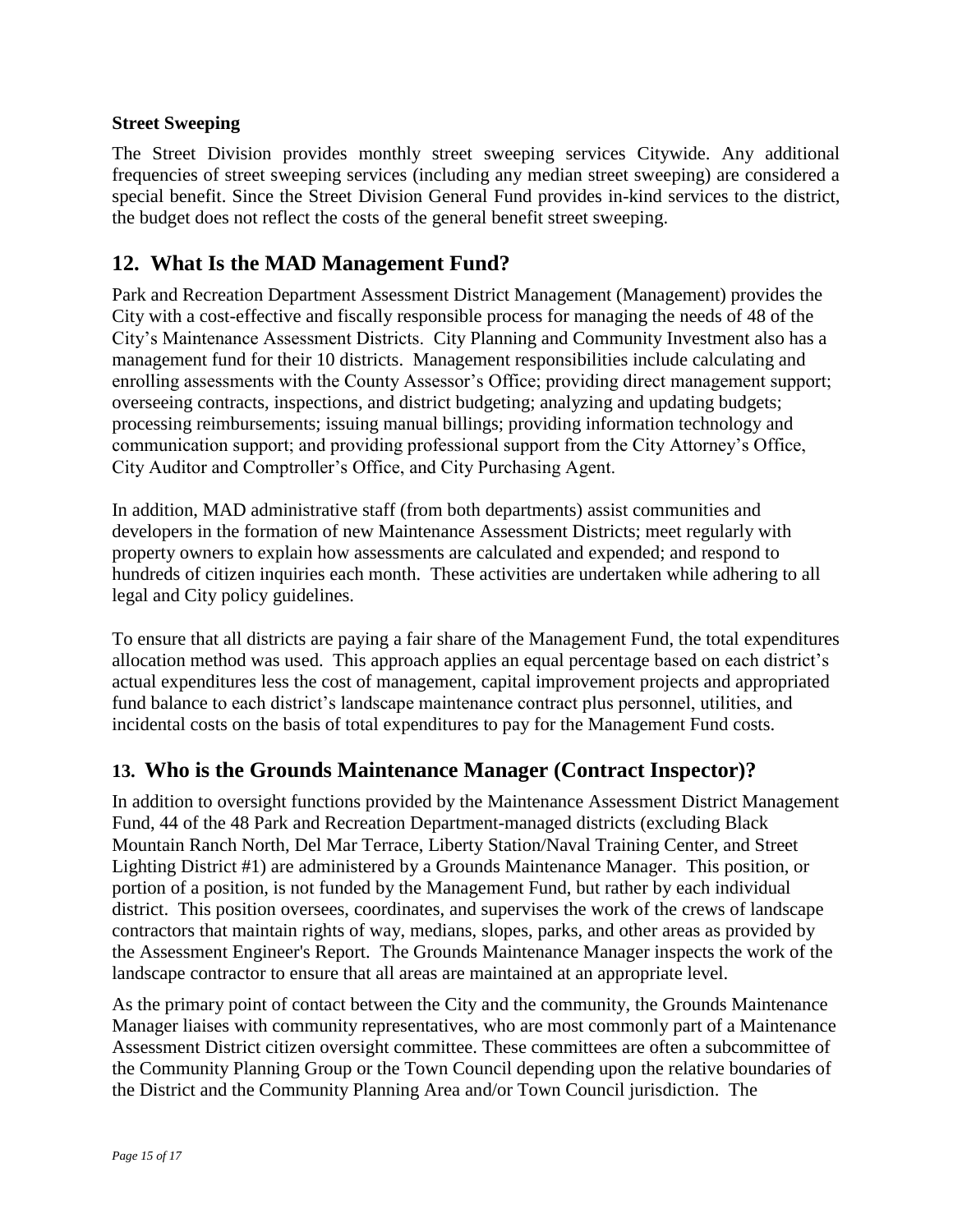committee members direct any concerns, issues, and/or complaints to the Grounds Maintenance Manager. To solve these kinds of issues, the Grounds Maintenance Manager interacts with a variety of City departments.

The Grounds Maintenance Manager also provides budget oversight to ensure that sufficient funds are available to cover all areas of work to be performed in the upcoming years. This includes the development of cost estimates for maintenance of areas, management of the contract (including bidding for new contracts), and preparing the upcoming fiscal year budget in consultation with the Supervising Management Analyst.

Historically, the amount of Grounds Maintenance Manager support allocated to a specific district is based upon the amount of the landscape maintenance contract. That proportion sets a base line for the amount of contract oversight that is required. However, many Maintenance Assessment District community oversight committees have opted for either more or less Grounds Maintenance Manager support for several reasons, including relative level of community involvement, complexity of the contract and/or landscape areas, capital improvement projects, and any number of issues that need to be resolved within that district.

Each year, the 48 Park and Recreation Department-managed Maintenance Assessment District community oversight committees approve the annual budget, which includes the cost of the District-specific expenses such as the Grounds Maintenance Manager to provide oversight and contract inspection services, as well as the costs of the Management Fund.

### **14. What are "Self-Managed" Maintenance Assessment Districts (MADs)?**

The purpose of "self-managed" Maintenance Assessment District (MAD) is identical to other MADs in which property owners assess themselves to receive enhanced maintenance, landscaping, and lighting services. "Self-managed" MADs may differ from City-managed MADs in that district property owners select, by ballot, a non-profit corporation to contract for the provision of enhanced goods and services while the City provides administrative oversight. The San Diego Municipal Code allows non-profit corporations to administer MADs when an assessment weighted majority of district property owners support the selection of a particular non-profit corporation for their district. Selected non-profit corporations are typically managed by boards comprised of representative property owners who are interested in assuming responsibility for managing and providing for the delivery of enhanced goods and services to assessment district property owners.

The City of San Diego and the selected non-profit corporation annually enter into a service agreement whereby the non-profit corporation agrees to assume complete responsibility for the provision of enhanced goods and services to assessment district property owners in compliance with the district's Assessment Engineer's Report and State law. The City Planning and Community Investment (CPCI) Economic Development Division administers the majority of service agreements with selected non-profit corporations whose assessment districts are located in commercial and mixed-use corridors. These "self-managed" districts often are within areas targeted by the CPCI Department for community revitalization activity. Park and Recreation Department also oversees contracts of this nature in residential and other mixed-use areas.